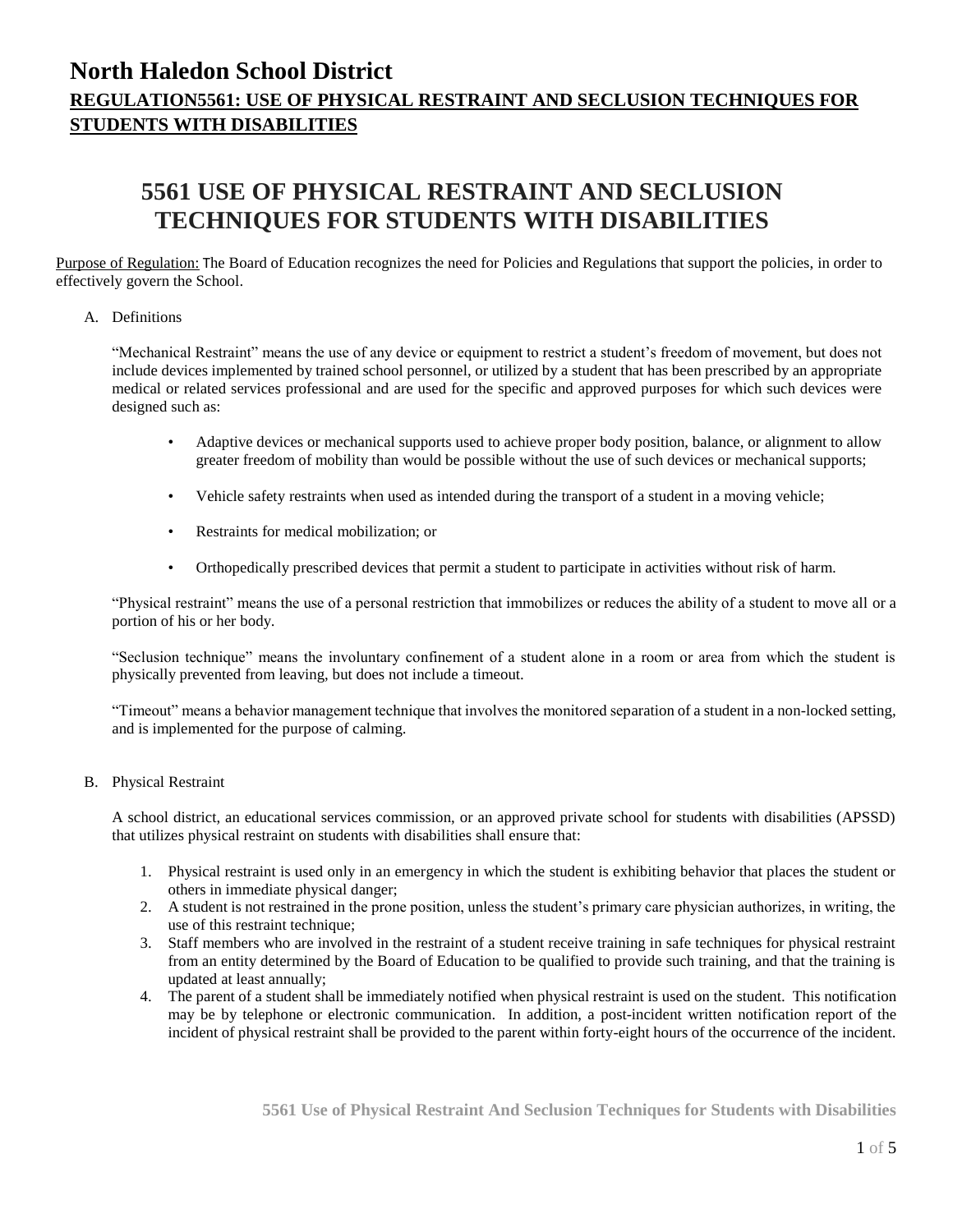- a. The post-incident written notification report shall include, but not be limited to, details regarding the nature of the behavior that precipitated the use of the restraint; the staff involved; and recommendations for follow-up activities including, if appropriate, revisions to the student's individualized education plan (IEP) or administration of a functional assessment.
- b. The post-incident written notification report shall be maintained in a manner consistent with State and Federal regulations regarding the confidentiality of student records, while also serving as a mechanism for gathering data which allows the IEP team to make informed decisions regarding the student's needs.
- 5. Each incident in which physical restraint is used is carefully and continuously visually monitored to ensure it was used in accordance with established procedures set forth in Policy and Regulation 5561 – Use of Physical Restraint and Seclusion Techniques for Students with Disabilities, developed in conjunction with the entity that trains staff in safe techniques for physical restraint, in order to protect the safety of the child and others; and
- 6. Each incident in which physical restraint is used is documented in writing in sufficient detail to enable staff to use this information to develop or improve the behavior intervention plan (BIP) at the next IEP meeting.
	- a. Each incident that requires the use of restraint shall be documented in a manner that supports informed datadriven decision making by school staff including the IEP team.
	- b. The data collected through this process shall include, but not be limited to, the location of the incident, persons involved, triggering events, prevention, redirection or de-escalation techniques utilized during the incident, a description of any injuries or physical damage that occurred, observational data or monitoring data taken during the incident, debriefing with staff, reflections on adherence to the IEP and district procedures, and specific follow-up that will take place including, if appropriate, an IEP team meeting.
	- c. Data shall be reviewed on a continual basis to determine the effectiveness of the individual student's BIP and the school district's procedures. Any reviews should be conducted across sub-groups and involve staff, Child Study Team members, and administration.

A school district, an educational services commission, and an APSSD shall attempt to minimize the use of physical restraints through inclusion of positive behavior supports in the student's BIPs developed by the IEP team.

### C. Seclusion

A school district, an educational services commission, or an APSSD that utilizes seclusion techniques on students with disabilities shall ensure that:

- 1. A seclusion technique is used on a student with disabilities only in an emergency in which the student is exhibiting behavior that places the student or others in immediate physical danger;
- 2. Each incident in which a seclusion technique is used is carefully and continuously visually monitored to ensure that it was used in accordance with established procedures set forth in Policy and Regulation 5561 – Use of Physical Restraint and Seclusion Techniques for Students with Disabilities; and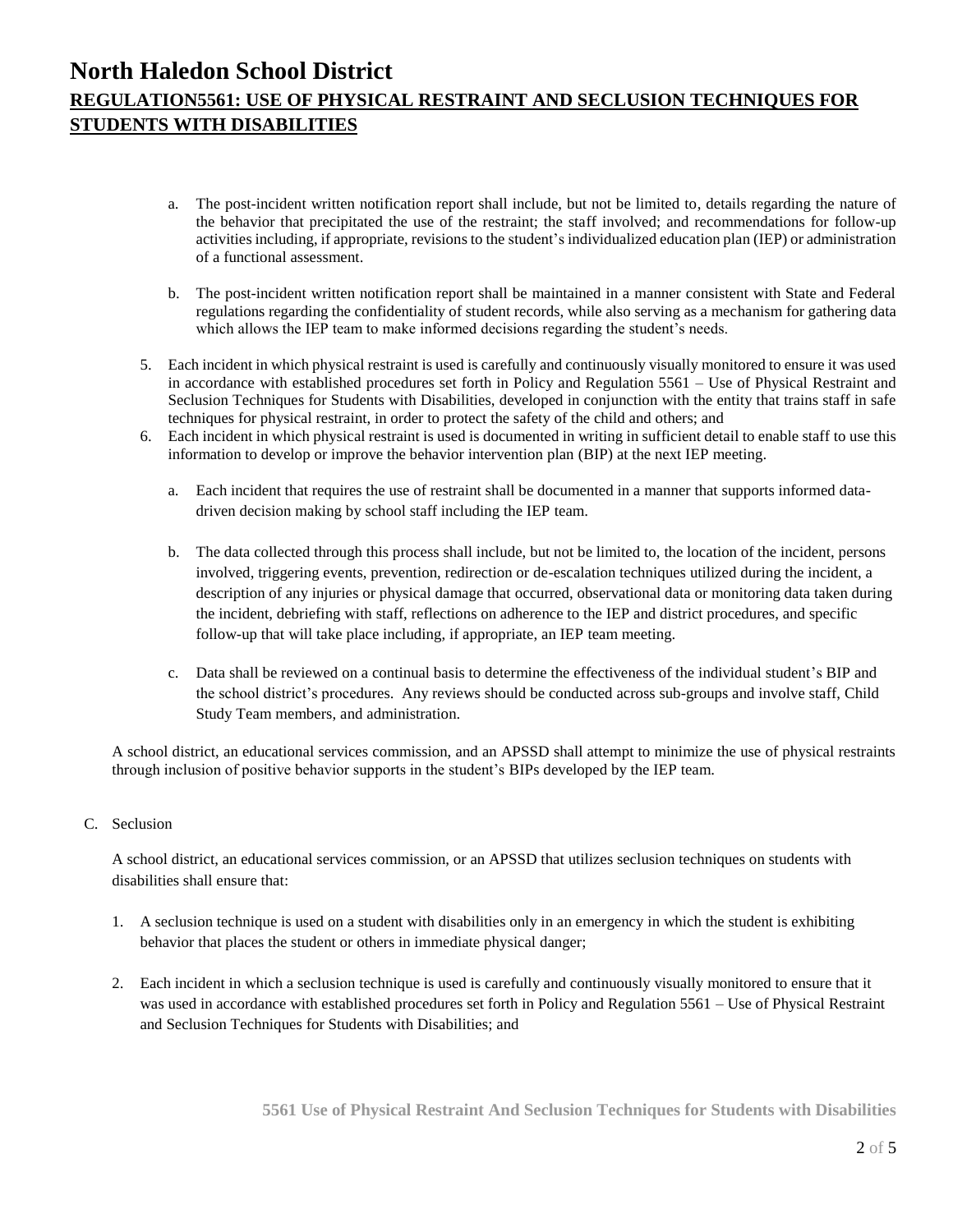- 3. Each incident in which a seclusion technique is used is documented in writing in sufficient detail to enable staff to use this information to develop or improve the BIP at the next IEP meeting.
	- a. Each incident that requires the use of a seclusion technique shall be documented in a manner that supports informed data-driven decision making by school staff including the IEP team.
	- b. The data collected through this process shall include, but not be limited to, the location of the incident, persons involved, triggering events, prevention, redirection or de-escalation techniques utilized during the incident, a description of any injuries or physical damage that occurred, observational data or monitoring data taken during the incident, debriefing with staff, reflections on adherence to the IEP and district procedures, and specific follow-up that will take place including, if appropriate, an IEP team meeting.
	- c. Data shall be reviewed on a continual basis to determine the effectiveness of the individual student's BIP and the school district's procedures. Any reviews should be conducted across sub-groups and involve staff, Child Study Team members, and administration.

A school district, an educational services commission, and an APSSD shall attempt to minimize the use of seclusion techniques through inclusion of positive behavior supports in the student's BIP developed by the IEP team.

- D. Interventions
	- 1. Classroom interventions may include, but not be limited to, the following strategies:
		- a. The staff member may ignore the behavior;
		- b. The staff member may redirect the student to a task with verbal or non-verbal prompts or gestures. Proximity and the use of gentle humor may help, when appropriate;
		- c. The staff member shall be clear, polite, and respectful when redirecting the student's behavior. The staff member should make eye contact and tell the student what to do such as "I can't teach when you are talking, throwing things, …" or "Please stop and listen, read, write, ..." The staff member should remind the student of consequences for noncompliance and rewards if they comply with the staff member's request;
		- d. The staff member shall be polite at all times. The staff member may repeat steps a. through c. above and quietly give the student adequate wait time. If the staff member moves on, the student may comply after the initial confrontation if attention goes back to the lesson;
		- e. The staff member may advise the student to proceed to a time out area in the classroom for a limited time (elementary and middle school); and
		- f. If classroom removal is required, the staff member shall follow school discipline procedures for notification and request for assistance if necessary.
	- 2. Security interventions may include, but are not limited to, the staff member:
		- a. Standing quietly in the doorway and asking the student to accompany the staff member; and
		- b. Informing the student of the violation of the school discipline code and procedure and assure the student they have the choice to leave the classroom quietly.

**5561 Use of Physical Restraint And Seclusion Techniques for Students with Disabilities**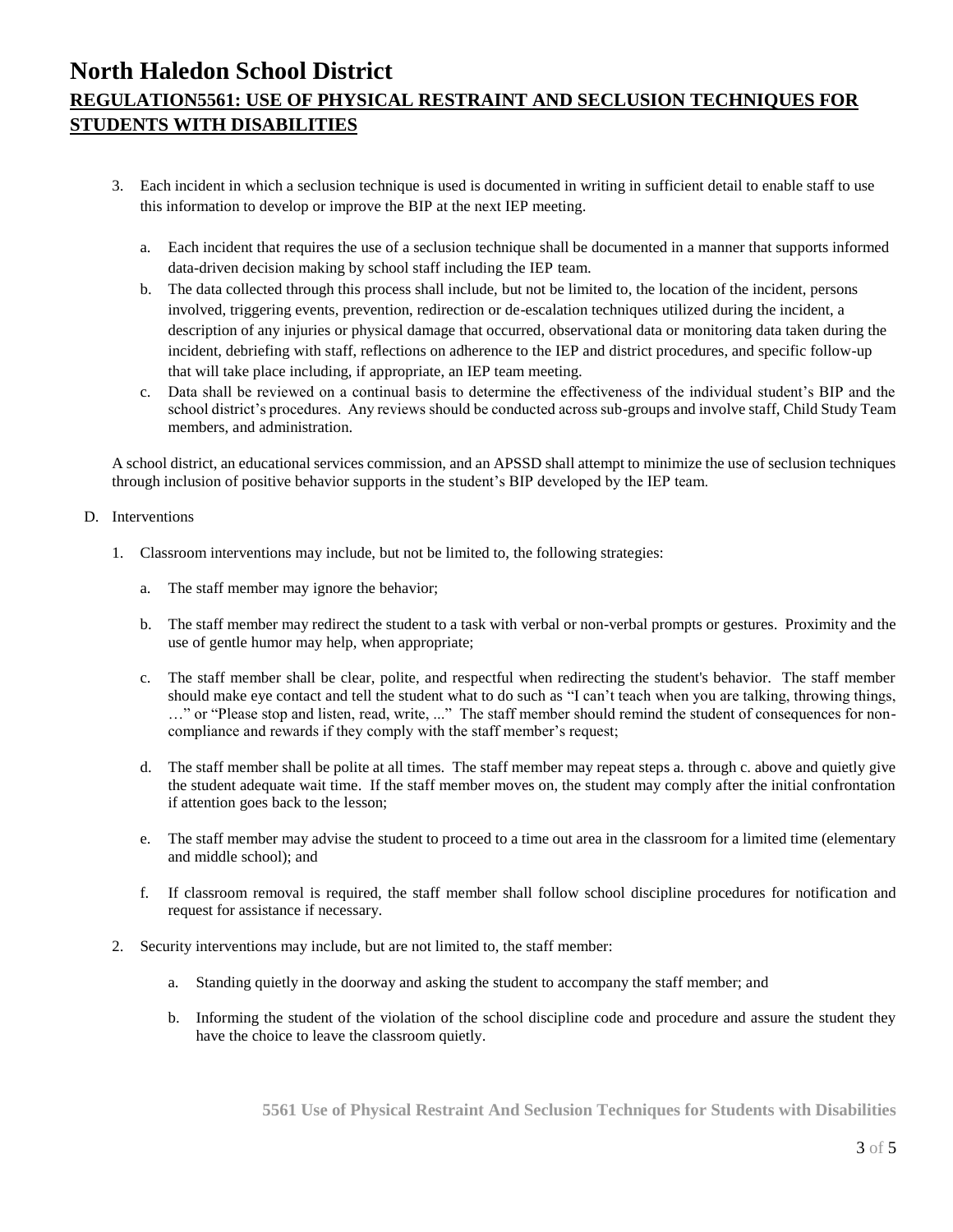#### E. Use of Physical Restraint

- 1. If necessary, the staff member shall restrain the student until the emergency no longer exists (i.e. the student stops punching, kicking, spitting, damaging property, etc.).
- 2. The school staff member shall immediately contact the appropriate administrator and school nurse and complete a written report on the physical restraint the staff member used during the emergency situation.
- 3. The Principal's or designee's or any school staff member's report regarding the incident shall be documented in writing in sufficient detail to enable staff to use this information to develop or improve the BIP at the next IEP meeting. The documentation of physical restraint shall be placed in the student's school file.
- 4. The use of physical restraint is subject to the following additional requirements:
	- a. Physical restraint techniques shall consider the student's medical conditions and shall be modified as necessary;
	- b. Students shall not be subjected to physical restraint for using profanity, other verbal displays or disrespect, or for non-compliance. A verbal threat will not be considered as constituting a physical danger unless a student also demonstrates a means of or intent to carry out the threat;
	- c. In determining whether a student who is being physically restrained should be removed from the area where the restraint was initiated, the supervising staff should consider the potential for injury to the student, the student's need for privacy, and the educational and emotional well-being of the other students in the vicinity;
	- d. A student shall be released from physical restraint immediately upon a determination by the staff member administering the restraint that the student is no longer in imminent danger of causing harm to himself/herself, others, or imminent property destruction; and
	- e. The student shall be examined by the school nurse after any restraint.
- F. Restraint and Seclusion Training Requirements
	- 1. All staff members working directly with students with disabilities shall receive training on Policy and Regulation 5561 and in safe techniques for physical restraint and seclusion from an entity determined by the Board of Education to be qualified to provide such training.
		- a. The Principal or designee shall determine the school staff members that shall receive restraint and seclusion training.
		- b. The training shall be identified in the school district's professional development plan and should be considered as a topic for ongoing professional learning communities (PLCs).
		- c. The training shall emphasize the use of appropriate de-escalation techniques and the use of Positive Behavior Supports (PBS) as mechanisms to avoid the need for the use of physical restraint and seclusion.
		- d. Training may include current professionally accepted practices and standards regarding behavior management.
		- e. The training program shall be updated at least annually.

**5561 Use of Physical Restraint And Seclusion Techniques for Students with Disabilities**